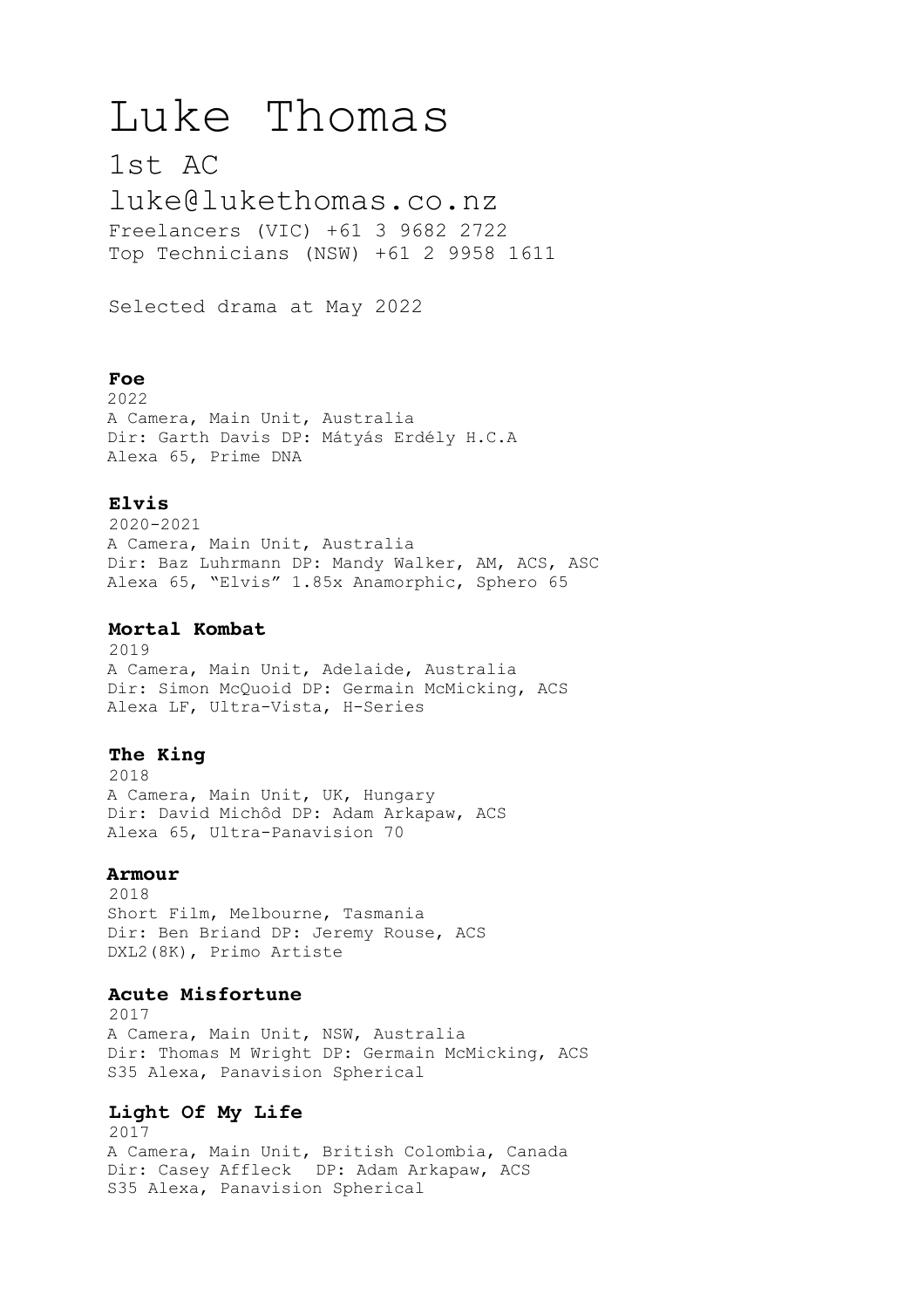## **Jungle**

2016 A Camera, Main Unit, Colombia, Queensland Dir: Greg McLean DP: Stefan Duscio, ACS S35 Alexa, Cooke Anamorphic

## **Berlin Syndrome**

2015 A Camera, Main Unit, Berlin, Melbourne Dir: Cate Shortland DP: Germain McMicking, ACS S35 Alexa, Leica Summilux

## **Pete's Dragon**

2015 Casual A Camera, Main Unit, New Zealand Dir: David Lowery DP: Bojan Bazelli ASC S35 Alexa, Cooke Anamorphic, Master Anamorphic, Master Spherical

#### **The Light Between Oceans**

2014 A Camera, Main Unit, Blenheim/Dunedin (NZ), Stanley (Tasmania) Dir: Derek Cianfrance DP: Adam Arkapaw, ACS S35 Alexa, G-Series Anamorphic

#### **Top Of The Lake (Season 1)**

2012 A Camera, Main Unit, Queenstown (New Zealand) Dir: Dame Jane Campion,DNZM, Garth Davis DP: Adam Arkapaw ACS S35 Alexa, Master Prime

#### **Lore**

2011 A Camera, Main Unit, Germany Dir: Cate Shortland DP: Adam Arkapaw ACS 16mm Ultra Prime Spherical(also B-camera operator when required)

#### **Two Little Boys**

A Camera, Main Unit, New Zealand Dir: Robert Sarkies, DP: Jac Fitzgerald Aaton Penelope 35mm

#### **Bear (short)**

A Camera, Main Unit, Sydney Dir: Nash Edgerton DP: Adam Arkapaw ACS 35mm Panavision Primo Spherical

#### **The Snowtown Murders**

A Camera, Main Unit, Adelaide Dir: Justin Kurzel DP: Adam Arkapaw, ACS 16mm Ultra Prime Spherical

## **Charlotte's Web**

B Camera, 2nd Unit DP: John Mahaffie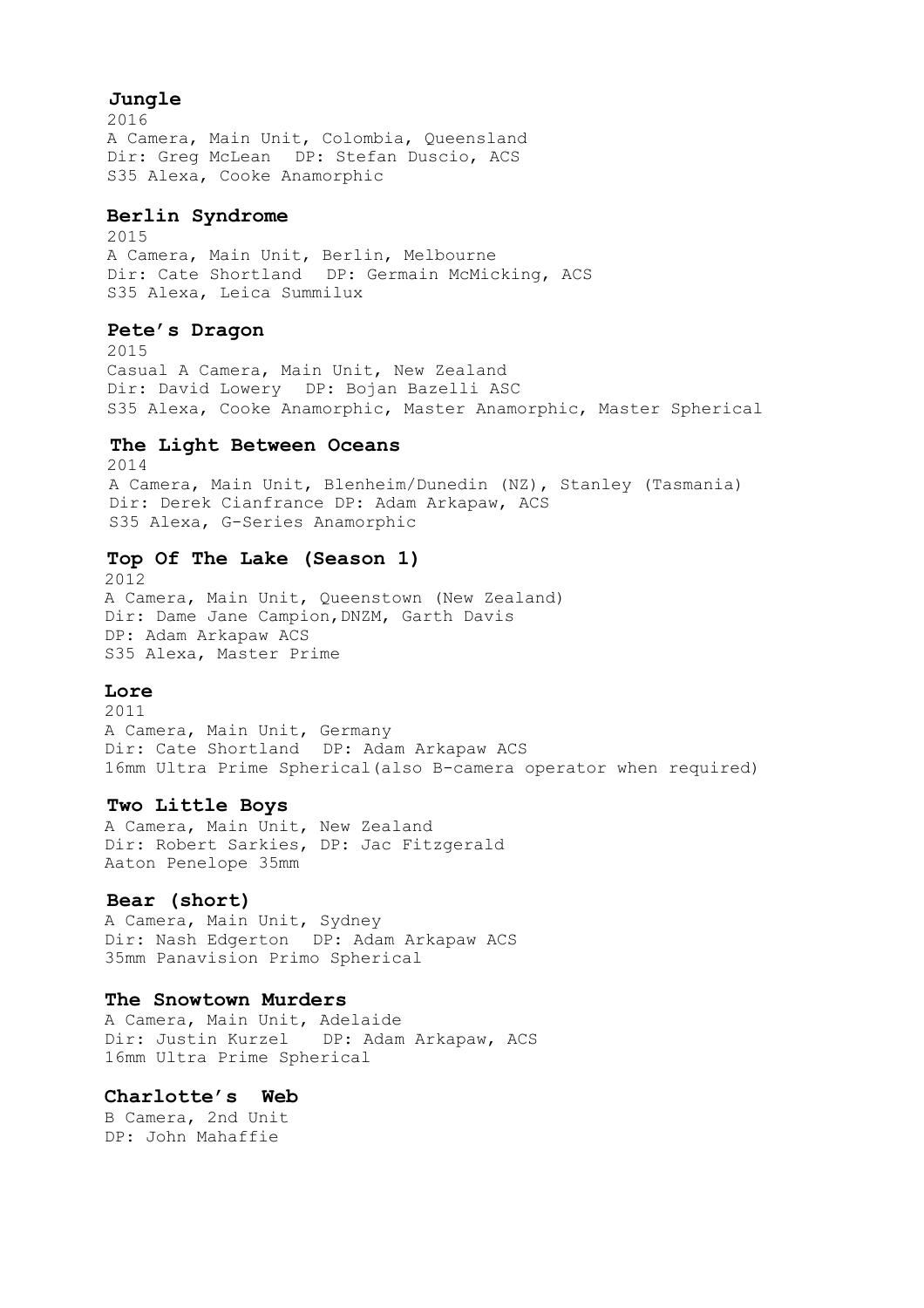#### **Legend of Zorro**

A Camera , 2nd Unit Mexico Dir/DP: John Mahaffie

## **Lord Of The Rings Trilogy**

2A, 1B Units, New Zealand DP: John Cavill, NZCS

## **Vertical Limit**

Main Unit, New Zealand DP: David Tattersall, BSC

#### **The Last Samurai**

Additional main, VFX unit, New Zealand DP: John Toll, ASC VFX Dir/DP: John Mahaffie

#### **Castaway**

Additional Main Unit, Fiji 1st AC: Tony RIvetti DP: Don Burgess ASC

## **Matrix Reloaded, Matrix Revolutions**

Additional main, additional 2nd Units, Sydney DP: Bill Pope ASC, Ross Emery ACS

#### **Moulin Rouge**

Additional, Main unit, Sydney DP: Don MacAlpine ASC, ACS

#### **The Other Side Of Heaven**

Main Unit, Rarotonga DP: Brian Breheny ACS

#### **TVC'S:**

Over 800 TVC's both nationally and internationally.

#### **References:**

Let me know who you'd like to talk to and I'll put you in touch.

#### **Equipment:**

VW Transporter SWB - custom fitout for efficient camera dept use Preston Digital FI+Z (MDR3,4. Radio microforce) Preston Lightranger 2 (Mid + Wide) CineRT Ultrasonic Rangefinder SmallHD/TVlogic monitors (13",7") Yaeger Snr camera carts, Magliner Snr lens/overflow cart "Semote" camera remote - wireless control of camera settings Various other support equipment incl. ARF tray, remote polariser, handheld support etc. Full list available on request.